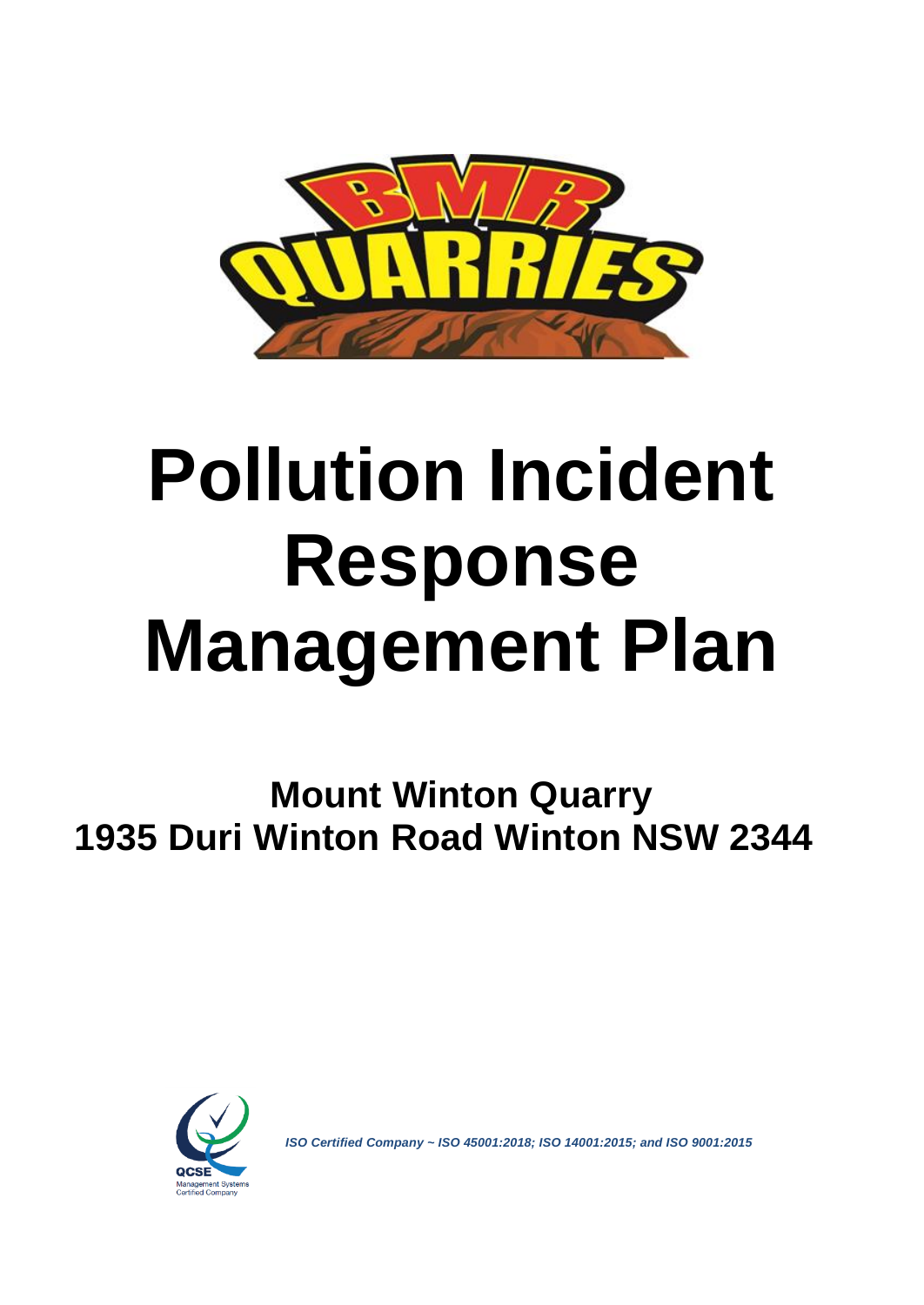## **Document Acceptance and Release Notice**



This is Version 5.0 of the Mount Winton Quarry Pollution Incident Response Management Plan. The Plan is a controlled document. For identification of amendments each page after the title page will contain a version number, authorisation date and a page number. Changes will only be issued as complete replacement. Recipients should remove superseded versions from circulation. This document is authorised for release once all signatures have been obtained.

An electronic copy of the current version of this plan will be kept in the project folder in the Skytrust Database. Persons using printed copies of this plan must ensure it is the current version.

Accepted and Authorised by: (For release)

Brian Crowe - Managing Director

Date:  $7^{th}7^{th}$   $2020$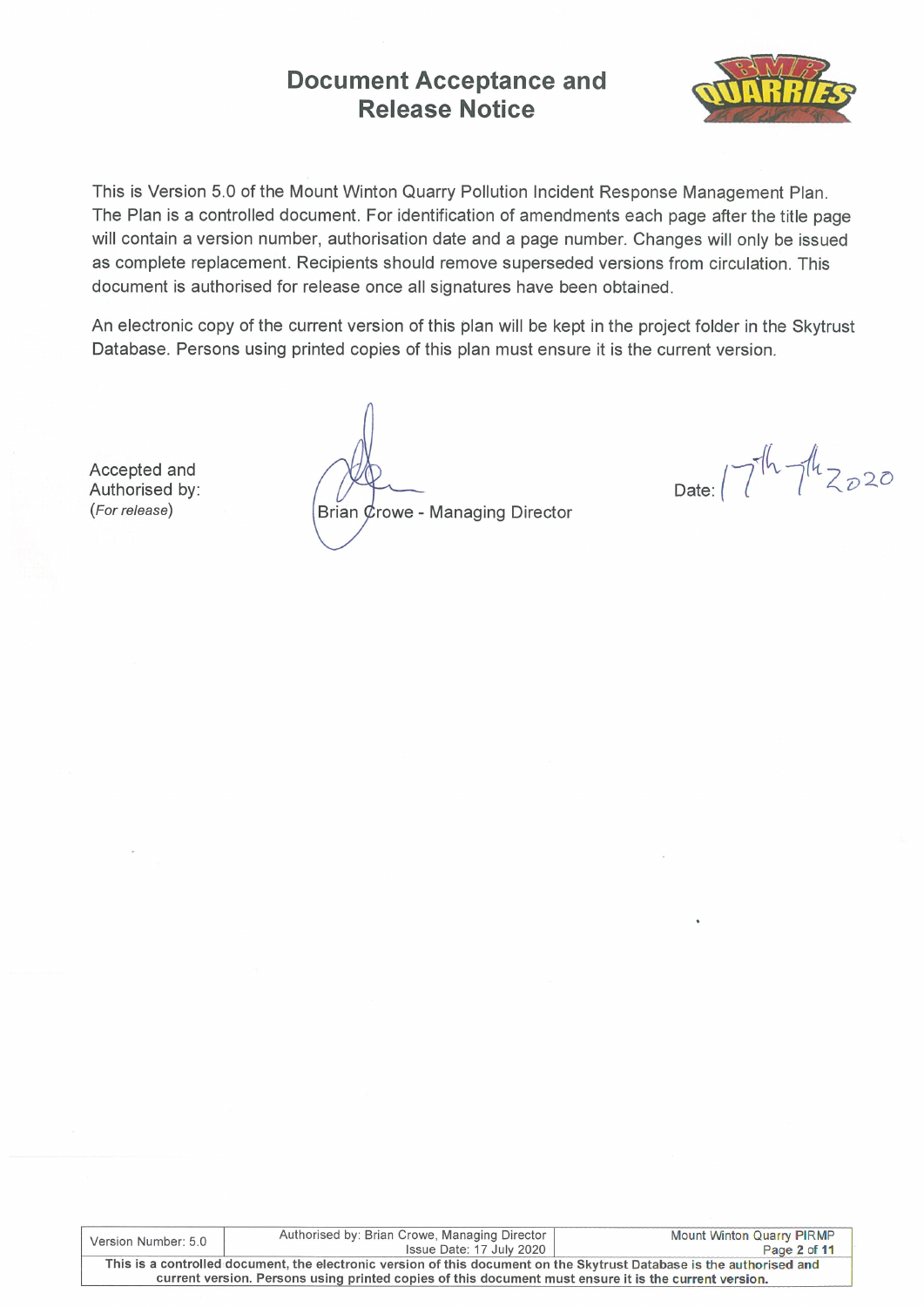## **Mount Winton Quarry Pollution Incident Response Management Plan**

# **Table of Contents**

| 1. |        |  |
|----|--------|--|
| 2. |        |  |
| 3. |        |  |
| 4. |        |  |
| 5. |        |  |
| 6. |        |  |
| 7. |        |  |
| 8. |        |  |
| 9. |        |  |
|    |        |  |
|    | 10.1   |  |
|    | 10.2   |  |
|    | 10.3   |  |
|    | 10.4   |  |
|    |        |  |
|    |        |  |
|    | 12.1.1 |  |
|    | 12.2   |  |
|    | 12.3   |  |
|    | 12.4   |  |
|    |        |  |
|    |        |  |
|    |        |  |
|    |        |  |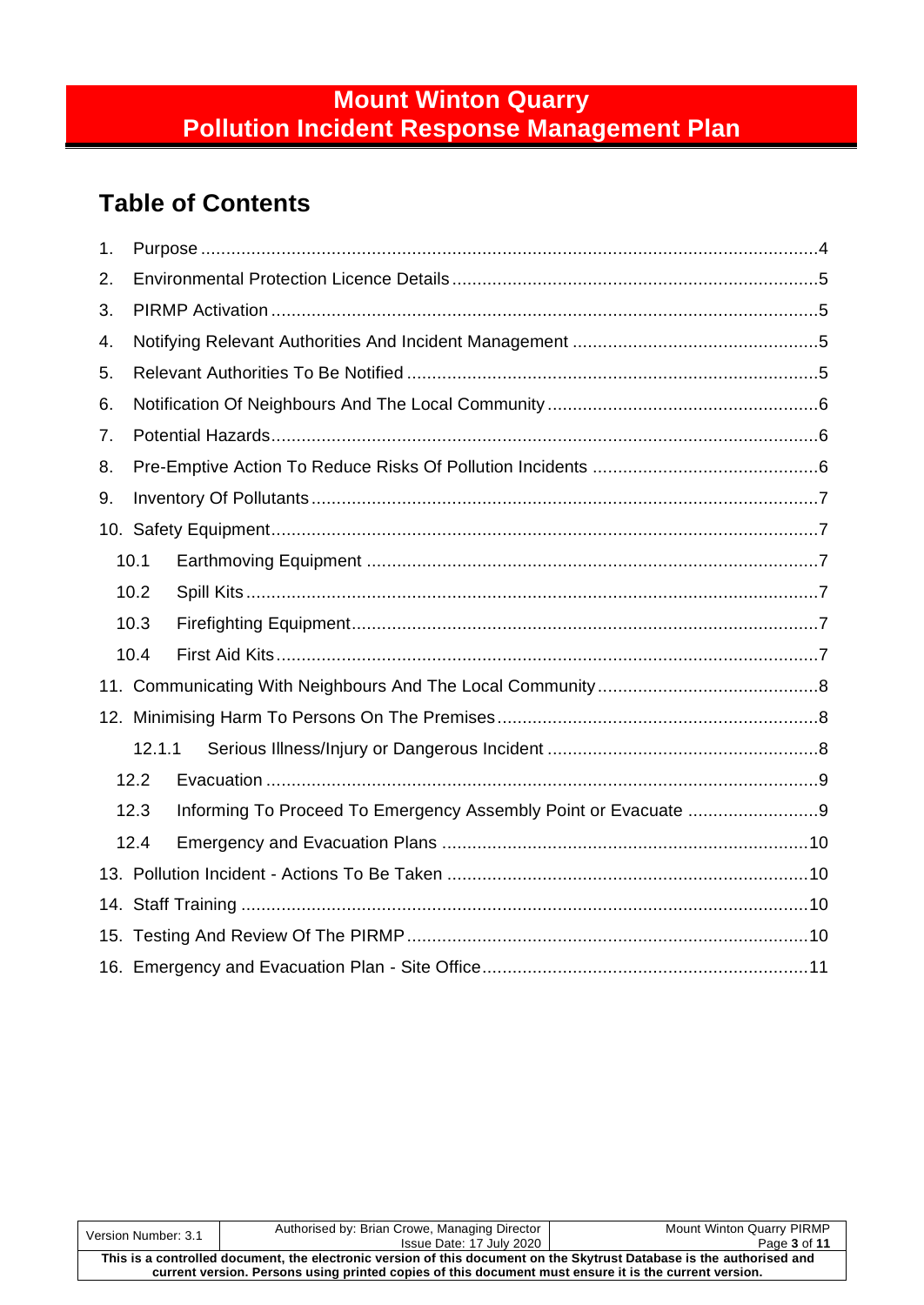## <span id="page-3-0"></span>**1. Purpose**

BMR Quarries holds an Environment Protection Licence with the NSW Environment Protection Authority (EPA) for Mount Winton Quarry. As per the *Protection of the Environment Operations Act 1997* (the POEO Act), the holder of an Environment Protection Licence must prepare, keep, test and implement a Pollution Incident Response Management Plan (PIRMP) that complies with Part 5.7A of the POEO Act in relation to the activity to which the licence relates.

The definition of a pollution incident under the POEO Act is:

*Pollution incident means an incident or set of circumstances during or as a consequence of which there is or is likely to be a leak, spill or other escape or deposit of a substance, as a result of which pollution has occurred, is occurring or is likely to occur. It includes an incident or set of circumstances in which a substance has been placed or disposed of on premises, but it does not include an incident or set of circumstances involving only the emission of any noise.*

If a pollution incident occurs in the course of an activity so that 'material harm' to the environment (within the meaning of section 147 of the POEO Act) is caused or threatened, the person carrying out the activity must **immediately** implement this plan in relation to the activity required by Part 5.7A of the POEO Act. Section 147 of the POEO Act defines 'material harm to the environment' as:

- (a) Harm to the environment is material if:
	- (i) It involves actual or potential harm to the health or safety of human beings or to ecosystems that is not trivial, or
	- (ii) It results in actual or potential loss or property damage of an amount, or amounts in aggregate, exceeding \$10,000 (or such other amount as is prescribed by the regulations), and

(b) Loss includes the reasonable costs and expenses that would be incurred in taking all reasonable and practicable measures to prevent, mitigate or make good harm to the environment.

A copy of this plan must be kept at Mount Winton Quarry, and be made available on request by an authorised EPA officer and to any person who is responsible for implementing this plan.

| Version Number: 3.1                                                                                                   | Authorised by Brian Crowe, Managing Director | <b>Mount Winton Quarry PIRMP</b> |
|-----------------------------------------------------------------------------------------------------------------------|----------------------------------------------|----------------------------------|
|                                                                                                                       | Issue Date: 17 July 2020 I                   | Page 4 of 11                     |
| This is a controlled document, the electronic version of this document on the Skytrust Database is the authorised and |                                              |                                  |
| current version. Persons using printed copies of this document must ensure it is the current version.                 |                                              |                                  |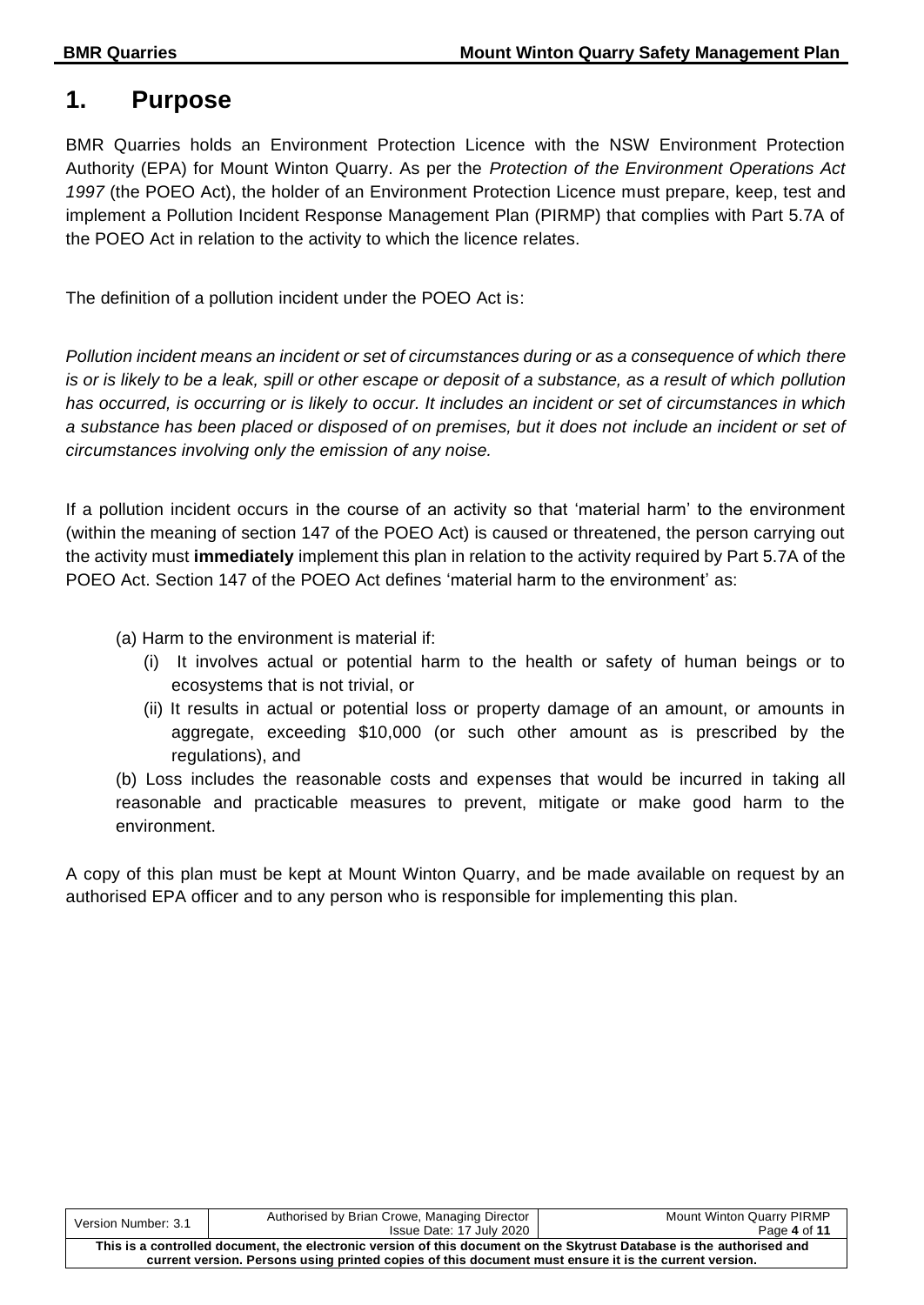## <span id="page-4-0"></span>**2. Environmental Protection Licence Details**

| Name of licensee:          | <b>BMR Quarries Pty Ltd</b>     |
|----------------------------|---------------------------------|
| EPL number:                | 12427                           |
| Premises name and address: | <b>Mount Winton Quarry</b>      |
|                            | 1935 Duri Winton Road,          |
|                            | <b>WINTON NSW 2344</b>          |
| Company contact details:   | <b>BMR Quarries Pty Ltd</b>     |
|                            | PO Box 6095,                    |
|                            | <b>WESTDALE NSW 2340</b>        |
|                            | Phone: (02) 6760 7333           |
|                            | After Hours: 0411 703 723       |
|                            | Email: sales@bmrquarries.com.au |
| Website address:           | https://www.bmrquarries.com.au/ |
| Scheduled activity:        | <b>Extractive Activities</b>    |
| Fee-based activity:        | Land-based extractive activity  |

# <span id="page-4-1"></span>**3. PIRMP Activation**

Below are the contact details for the person responsible for activating the PIRMP in case of a pollution incident.

| Person Responsible:     |                        |
|-------------------------|------------------------|
| Position:               | <b>Quarry Manager</b>  |
| 24 hour Contact Number: |                        |
| Email:                  | ben@bmrquarries.com.au |

# <span id="page-4-2"></span>**4. Notifying Relevant Authorities And Incident Management**

Below are the contact details for the person responsible for notifying the relevant authorities and initiating the response to manage a pollution incident if a pollution incident event occurs.

| Person Responsible:     |                               |
|-------------------------|-------------------------------|
| Position:               | <b>SEQ Manager</b>            |
| 24 hour Contact Number: |                               |
| Email:                  | seg@roadworkindustries.com.au |

# <span id="page-4-3"></span>**5. Relevant Authorities To Be Notified**

The following are the relative authorities to be notified in case of a pollution incident occurring at Mount Winton Quarry. Firstly, call 000 if the incident presents an immediate threat to human health or property. Fire and Rescue NSW, the NSW Police and the NSW Ambulance Service are the first responders, as they are responsible for controlling and containing incidents/treating injuries.

If the incident does not require an initial combat agency, or once the 000 call has been made, notify the relevant authorities in the following order.

| Version Number: 3.1                                                                                                                                                                                                            | Authorised by Brian Crowe, Managing Director | <b>Mount Winton Quarry PIRMP</b> |  |
|--------------------------------------------------------------------------------------------------------------------------------------------------------------------------------------------------------------------------------|----------------------------------------------|----------------------------------|--|
|                                                                                                                                                                                                                                | Issue Date: 17 July 2020                     | Page 5 of 11                     |  |
| This is a controlled document, the electronic version of this document on the Skytrust Database is the authorised and<br>current version. Persons using printed copies of this document must ensure it is the current version. |                                              |                                  |  |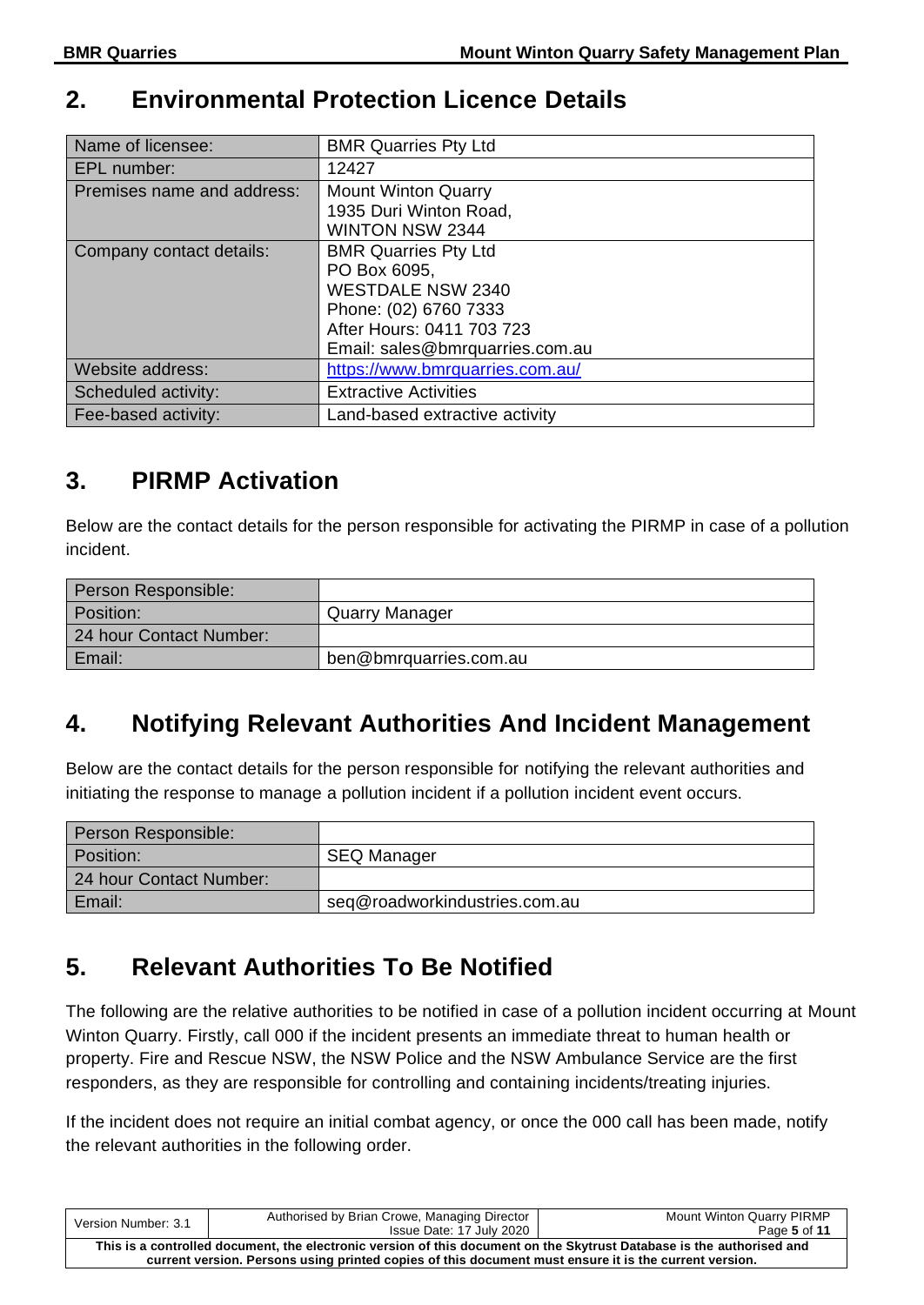- 1. Fire & Rescue NSW and/or Rural Fire Service as applicable 000 (first notification);
- 2. NSW EPA 13 15 55;
- 3. NSW Health Tamworth Public Health Unit (02) 6764 8000;
- 4. SafeWork NSW 13 10 50;
- 5. NSW Resources Regulator 1300 814 609;
- 6. Tamworth Regional Council (02) 6767 5555.

## <span id="page-5-0"></span>**6. Notification Of Neighbours And The Local Community**

The location of Mount Winton Quarry limits its direct neighbours to rural landowners. In the event of a pollution incident the following will be undertaken to alert neighbours and the community.

| <b>Nature of pollution incident</b>                               | <b>Mechanism for warning residents</b>         |
|-------------------------------------------------------------------|------------------------------------------------|
| Risk to health and safety of nearby residents<br>appreciable:     | Door knocking, telephone and/or letterbox drop |
| Risk to health and safety of nearby residents<br>not appreciable: | Media release and BMR Quarries website         |

## <span id="page-5-1"></span>**7. Potential Hazards**

Potential pollution hazards to environmental and human health at Mount Winton Quarry include the storage of small amounts of chemicals, oil, waste oil, fuels used for the maintenance of vehicles and plant, release of water from sedimentation ponds and sediment.

# <span id="page-5-2"></span>**8. Pre-Emptive Action To Reduce Risks Of Pollution Incidents**

The following controls have been implemented at Mount Winton Quarry to reduce the risk of a pollution incident occurring:

- Chemicals are stored in appropriate containers and in designated storage areas;
- Intermediate bulk containers (IBC) and drums are stored in designated storage container with bunding to prevent spillage into the environment;
- Erosion and sediment controls have been designed and implemented on site. The following structural controls are in place:
	- o Drainage channels/gutters;
	- o Rock check dams;
	- o Bunding;
	- o Sedimentation basins;
	- o Earth banks;
	- o Vegetation buffer/infiltration area.

| Version Number: 3.1                                                                                                   | Authorised by Brian Crowe, Managing Director | Mount Winton Quarry PIRMP |  |  |
|-----------------------------------------------------------------------------------------------------------------------|----------------------------------------------|---------------------------|--|--|
|                                                                                                                       | Issue Date: 17 July 2020                     | Page 6 of 11              |  |  |
| This is a controlled document, the electronic version of this document on the Skytrust Database is the authorised and |                                              |                           |  |  |
| current version. Persons using printed copies of this document must ensure it is the current version.                 |                                              |                           |  |  |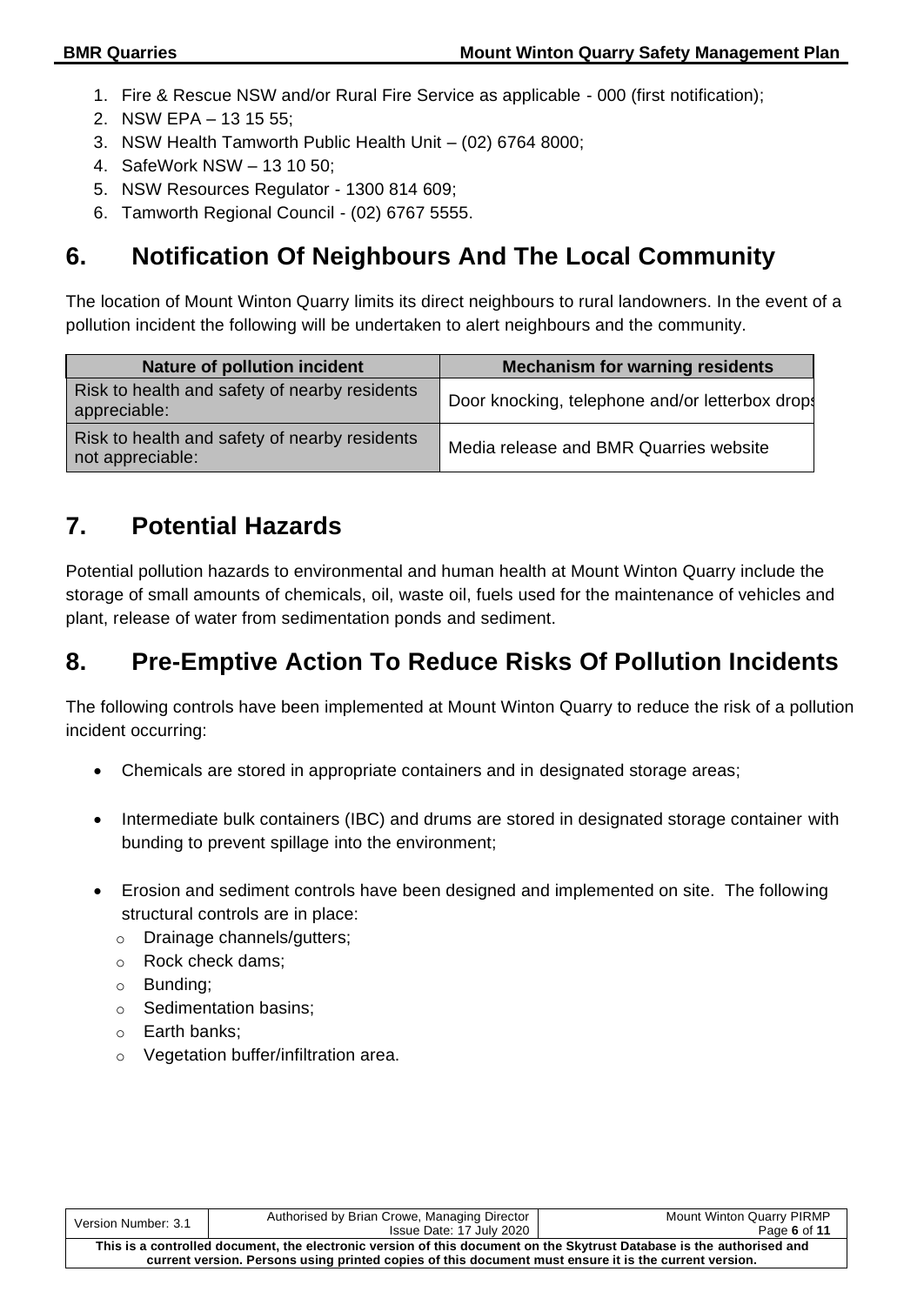## <span id="page-6-0"></span>**9. Inventory Of Pollutants**

BMR Quarries environmental protection licence is for 'Extractive Activities', being the excavation, crushing and screening of rock to produce aggregates and materials such as road base, and hence all chemicals stored on premises are of a quantity to maintain vehicles, plant and equipment and are not of quantities requiring a manifest. Safety Data Sheets for engine coolants that are hazardous chemicals are kept on site.

# <span id="page-6-1"></span>**10. Safety Equipment**

## <span id="page-6-2"></span>**10.1 Earthmoving Equipment**

The activities undertaken at Mount Winton Quarry requires the utilisation of heavy earthmoving equipment which can be used to prevent further spread and containment of a pollution incident.

## <span id="page-6-3"></span>**10.2 Spill Kits**

A large capacity spill kit in a yellow wheelie bin is located at the site office, with smaller spill kits located on powered mobile plant.

## <span id="page-6-4"></span>**10.3 Firefighting Equipment**

Mount Winton Quarry has had a fire equipment inspection for its buildings undertaken by its fire protection service provider who has installed suitable fire extinguishers and fire blankets in accordance with 'AS 2444: Portable fire extinguishers and fire blankets - Selection and location 'Emergency and Evacuation Plan - Site Office'. Fire extinguishers are also located on plant.

#### <span id="page-6-5"></span>**10.4 First Aid Kits**

A first aid assessment was undertaken to determine what first aid equipment was required at Mount Winton Quarry. 'Table 1: First Aid Equipment' shows the first aid equipment located at Mount Winton Quarry. All first aid kit contents comply with the 'NSW Code of Practice: First Aid in the Workplace 2020'.

| <b>Mount Winton Quarry First Aid Equipment</b> |                                                                                                                                                |  |
|------------------------------------------------|------------------------------------------------------------------------------------------------------------------------------------------------|--|
|                                                | Two first Aid kits.                                                                                                                            |  |
| Number and location of<br>kits                 | One Large occupational first aid kit located in site office, with a heavy<br>duty 10 cm crepe bandage for snake bites.                         |  |
|                                                | Basic first aid kit and a heavy duty 10 cm crepe bandage for snake bites<br>located on Leading Hand's vehicle which is parked at quarry floor. |  |
| Additional equipment                           | AED located next to first aid kit in site office.                                                                                              |  |
|                                                | Two heavy duty 10 cm crepe bandages for snake bites as per above.                                                                              |  |

#### **Table 1: First Aid Equipment**

| Version Number: 5.0                                                                                                                                                                                                            | Authorised by Brian Crowe, Managing Director<br>Issue Date: 17 July 2020 | <b>Mount Winton Quarry PIRMP</b><br>Page 7 of 11 |  |
|--------------------------------------------------------------------------------------------------------------------------------------------------------------------------------------------------------------------------------|--------------------------------------------------------------------------|--------------------------------------------------|--|
| This is a controlled document, the electronic version of this document on the Skytrust Database is the authorised and<br>current version. Persons using printed copies of this document must ensure it is the current version. |                                                                          |                                                  |  |
|                                                                                                                                                                                                                                |                                                                          |                                                  |  |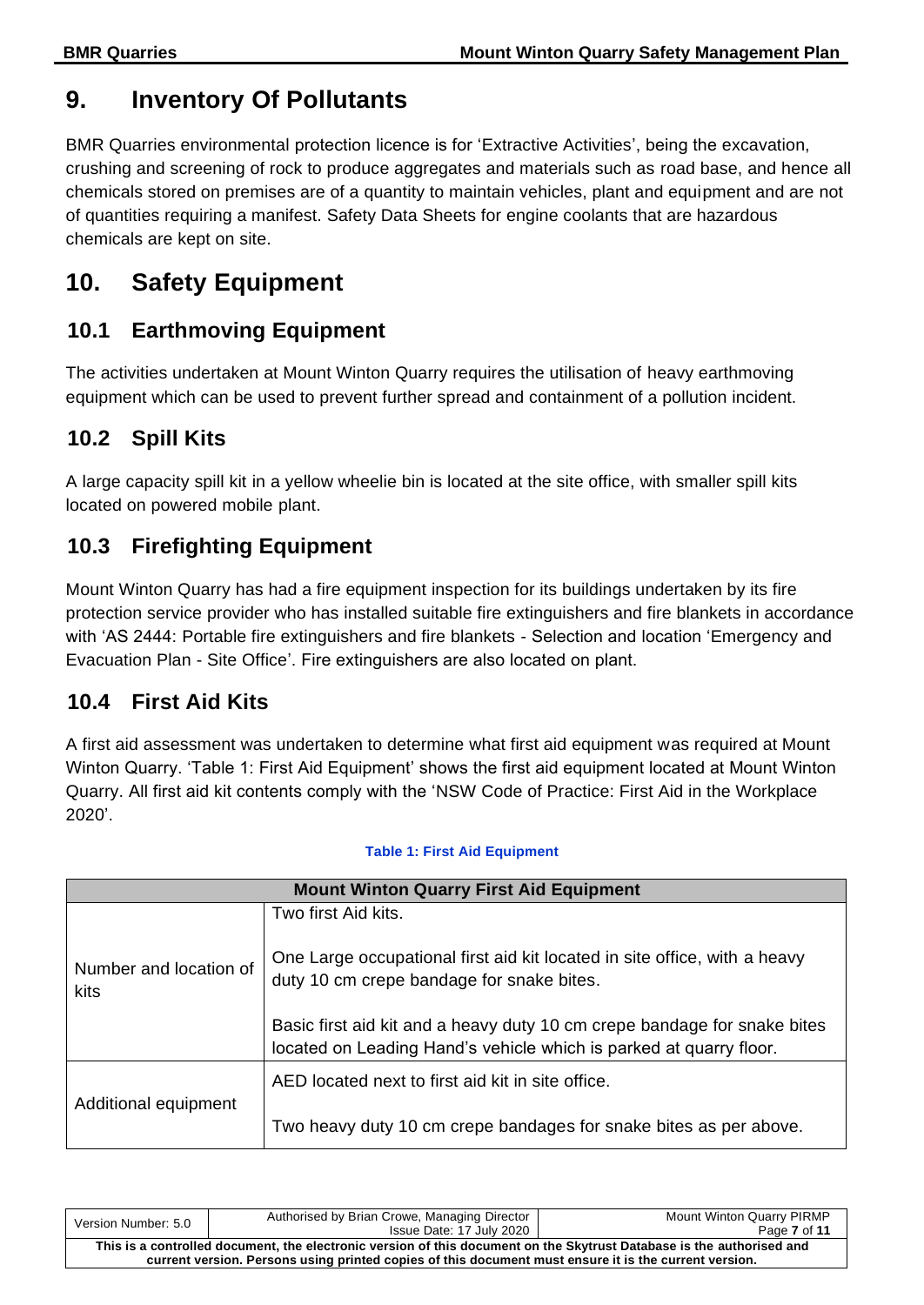## <span id="page-7-0"></span>**11. Communicating With Neighbours And The Local Community**

If a pollution incident occurs the Managing Director will be responsible for communicating important elements of the incident and response to neighbours and the local community.

Depending on the type of incident specific information could be provided to the community to minimise the risk of harm. For example, this could include instructions to close windows and doors and remain inside for incidents involving emission of air pollutants or avoiding the use of water in creeks or river affected, or likely to be affected, by a pollutant discharge.

BMR Quarries Pty Ltd will utilise their website to inform the community of any Pollution Incidents.

# <span id="page-7-1"></span>**12. Minimising Harm To Persons On The Premises**

#### <span id="page-7-2"></span>**12.1.1 Serious Illness/Injury or Dangerous Incident**

- 1. Assess the area for potential danger to the injured person(s), bystanders, fellow workers, and yourself such as risk of electrocution by fallen powerlines;
- 2. Do not move the injured person(s) unless they are in a life-threatening situation;
- 3. Contact the emergency services (ambulance, fire, police) if required. If other persons are present instruct them to undertake the task, why you provide initial assistance;
- 4. Provide initial assistance as required to injured persons;
- 5. Notify First Aid Officer available at the workplace. If other persons are present instruct them to undertake the task, why you provide assistance;
- 6. Do not interfere with the scene of the incident, as depending on the extent and type of injury to the person an investigation by SafeWork NSW and the NSW Resources Regulator may be required, and an investigation will be required to be undertaken by the SEQ Manager;
- 7. Contact the Quarry Manager and SEQ Manager;
- 8. Wait for further instructions (from SEQ Manager or emergency service);
- 9. If SafeWork NSW and the NSW Resources Regulator need to be notified because the incident was a dangerous incident and/or resulted in a notifiable injury this will be undertaken by the SEQ Manager.

| Version Number: 5.0                                                                                                   | Authorised by Brian Crowe, Managing Director | Mount Winton Quarry PIRMP |  |
|-----------------------------------------------------------------------------------------------------------------------|----------------------------------------------|---------------------------|--|
|                                                                                                                       | Issue Date: 17 July 2020                     | Page 8 of 11              |  |
| This is a controlled document, the electronic version of this document on the Skytrust Database is the authorised and |                                              |                           |  |
| current version. Persons using printed copies of this document must ensure it is the current version.                 |                                              |                           |  |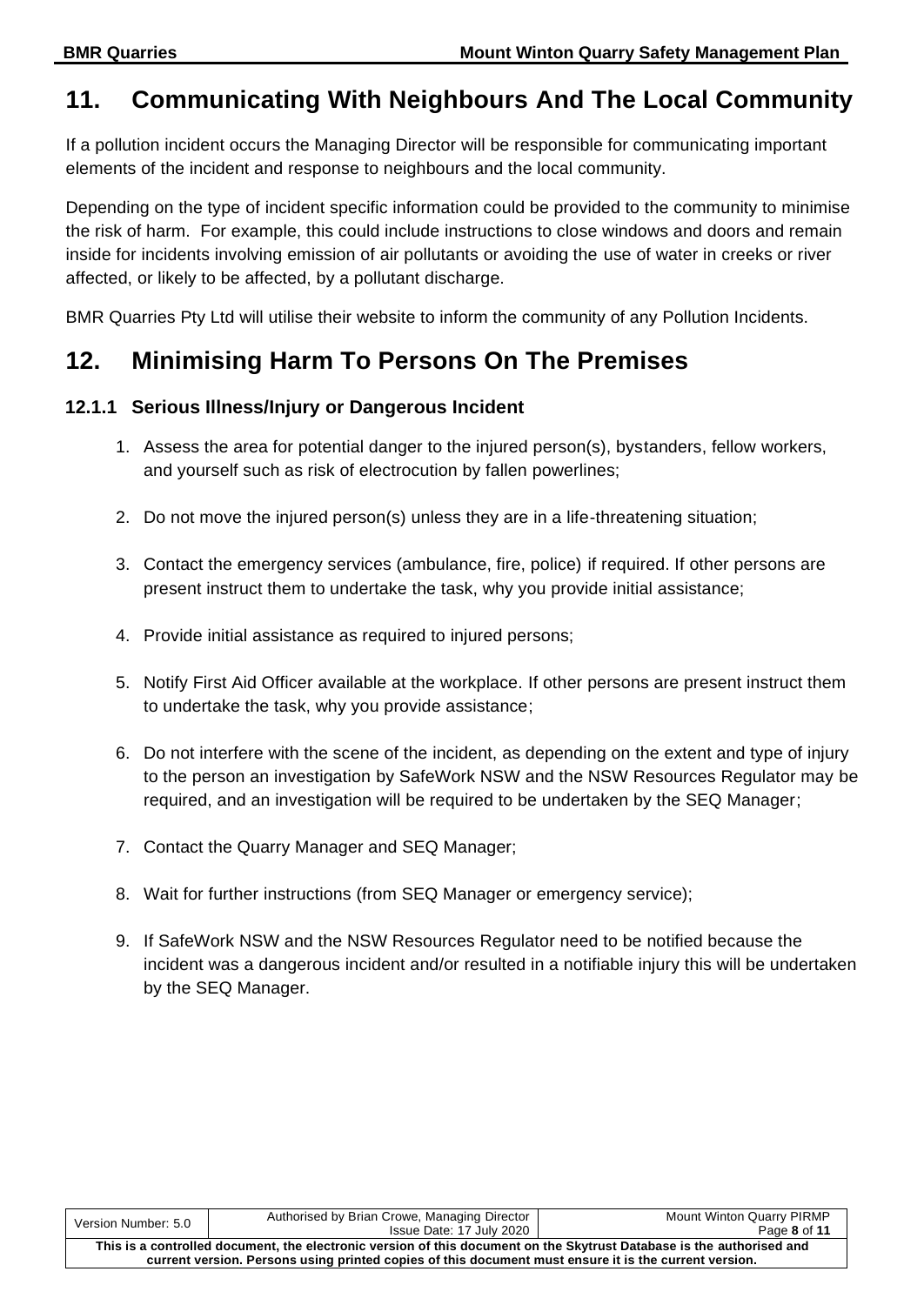#### <span id="page-8-0"></span>**12.2 Evacuation**

In the case the workplace/work site needs to be evacuated people should be moved in an orderly fashion and the numbers accounted for before and after each move. No one must be overlooked.

The decision to evacuate can be made initially by any worker on discovery of the incident, but total evacuation of the worksite should be made by the Quarry Manager or Leading Hand.

Evacuation should be conducted in three distinct stages, depending on the severity of the emergency:

#### **Stage 1 – Removal of people from the Immediate Danger Area**

Workers and other persons in the immediate area will, in the first instance, need to be assembled outside the affected area. Quickly make the immediate work area safe by turning off any running plant and equipment, if safe to do so. Ensure that all personnel are removed from immediate danger.

#### **Stage 2 – Removal to a Safe Area**

All persons must move to the 'Emergency Assembly Area' which is located at the site office where the Quarry Manager or Leading Hand can conduct a head count, to ensure that all workers and other persons are accounted for. The sign-in and sign-out registers will be utilised to confirm everyone is accounted for. When moving to the 'Emergency Assembly Area' the Quarry Manager and/or Leading Hand should encourage people to remain calm and move toward the 'Emergency Assembly Area' in an orderly manner.

#### **Stage 3 – Complete Evacuation of Site**

Should the emergency necessitate evacuation of the entire site, the resources of all workers will be required to assist in the movement of everyone to a place of safety. The place of safety will be determined by the Quarry Manager or Leading Hand depending on the type of emergency, though generally this would be the front gate of the Mount Winton Quarry located on the Duri-Winton Road.

#### <span id="page-8-1"></span>**12.3 Informing To Proceed To Emergency Assembly Point or Evacuate**

In an incident where workers are to assemble at the 'Emergency Assembly Point' to maintain order it would be ideal for the instruction to be given in person, though in emergencies this may not be able to be undertaken. Where a direct instruction cannot be given in person, or by mobile phone, the instruction will be given by UHF radio on channel 10 by the below wording:

*'PAN PAN PAN - This is the Quarry Manager, and this is not a drill, PAN PAN PAN - I repeat this is the Quarry Manager, and this is not a drill, could all persons present at the quarry please proceed to the Emergency Assembly Point. I repeat could all persons present at the quarry please proceed to the Emergency Assembly Point'.*

The above action will be continued, as necessary.

In a case where emergency assembly is to be at another point the above wording shall be used with the other point of emergency assembly being inserted in place of 'Emergency Assembly Point'.

In a case where another worker other than the Quarry Manager needs to give the above instruction, they shall use the same wording though identify themselves other than Quarry Manager.

| Version Number: 5.0                                                                                                                                                                                                            | Authorised by Brian Crowe, Managing Director | <b>Mount Winton Quarry PIRMP</b> |  |
|--------------------------------------------------------------------------------------------------------------------------------------------------------------------------------------------------------------------------------|----------------------------------------------|----------------------------------|--|
|                                                                                                                                                                                                                                | Issue Date: 17 July 2020                     | Page 9 of 11                     |  |
| This is a controlled document, the electronic version of this document on the Skytrust Database is the authorised and<br>current version. Persons using printed copies of this document must ensure it is the current version. |                                              |                                  |  |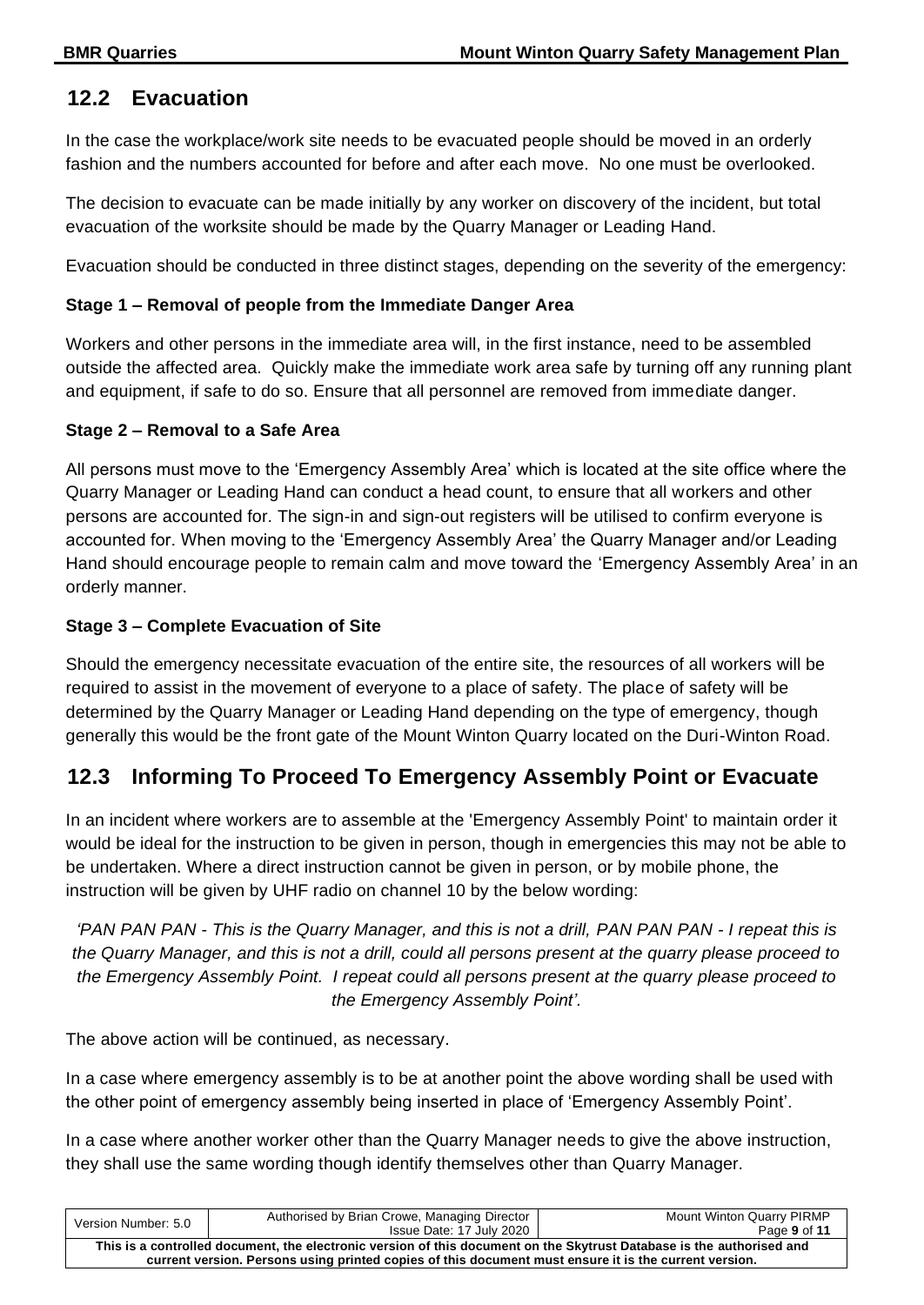In a situation where direct instruction, instruction by mobile phone or UHF radio cannot be made, alerting workers to assemble at the Emergency Assembly Point will be made by use of air horn.

The signal to assemble at the Emergency Assembly Point will be four 'one second blasts' of the air horn. This action will be continued, as necessary.

Air horns are located in the site office and the Leading Hand's Vehicle.

#### <span id="page-9-0"></span>**12.4 Emergency and Evacuation Plans**

Emergency and evacuation plans quarry location coordinates and emergency contact details are located at the site office, weighbridge room, and pug mill control room.

# <span id="page-9-1"></span>**13. Pollution Incident - Actions To Be Taken**

If a pollution incident occurs all possible measures possible, without persons putting themselves in harm's way, should be undertaken to minimise and contain the pollution incident.

The use of heavy earthmoving equipment would be the most practicable way to contain the pollution event in regard to a chemical spill or to contain sediment containing water. This would be to construct an earthen bund wall or to dig a depression to trap the pollutant.

Smaller spills of chemicals can be controlled and cleaned up by using spill kits.

All leaks and spills (other than incidental maintenance spills undertaken whilst maintaining vehicles and plant), shall be reported to the SEQ Manager and recorded as an incident.

# <span id="page-9-2"></span>**14. Staff Training**

Mount Winton Quarry workers will be trained in the PIRMP.

Training methods include:

- Toolbox talks;
- Formal staff training on incident management; and
- Undertaking simulated incident exercises.

## <span id="page-9-3"></span>**15. Testing And Review Of The PIRMP**

This plan shall be reviewed and tested annually.

| Version Number: 5.0                                                                                                   | Authorised by Brian Crowe, Managing Director | Mount Winton Quarry PIRMP |
|-----------------------------------------------------------------------------------------------------------------------|----------------------------------------------|---------------------------|
|                                                                                                                       | Issue Date: 17 July 2020                     | Page 10 of 11             |
| This is a controlled document, the electronic version of this document on the Skytrust Database is the authorised and |                                              |                           |
| current version. Persons using printed copies of this document must ensure it is the current version.                 |                                              |                           |